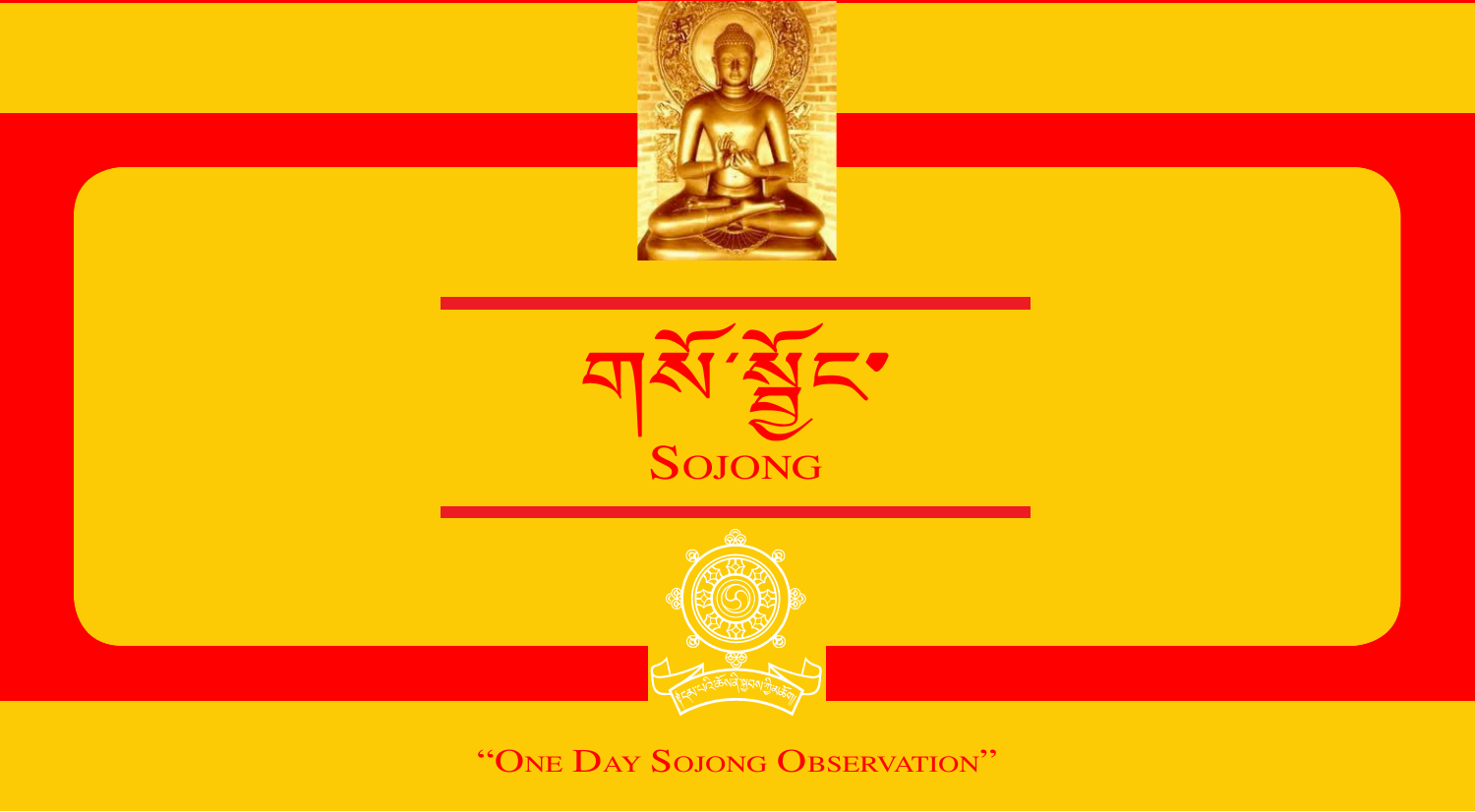

**ABOUT SOJONG OBSERVATION** 

#### *Refuge & Bodhicitta*

of giving and the other virtuous deeds, may I In the Buddha, Dharma and Sangha, I take refuge until enlightenment is won; By the merit attain Buddhahood for the sake of all beings. (3 times.)

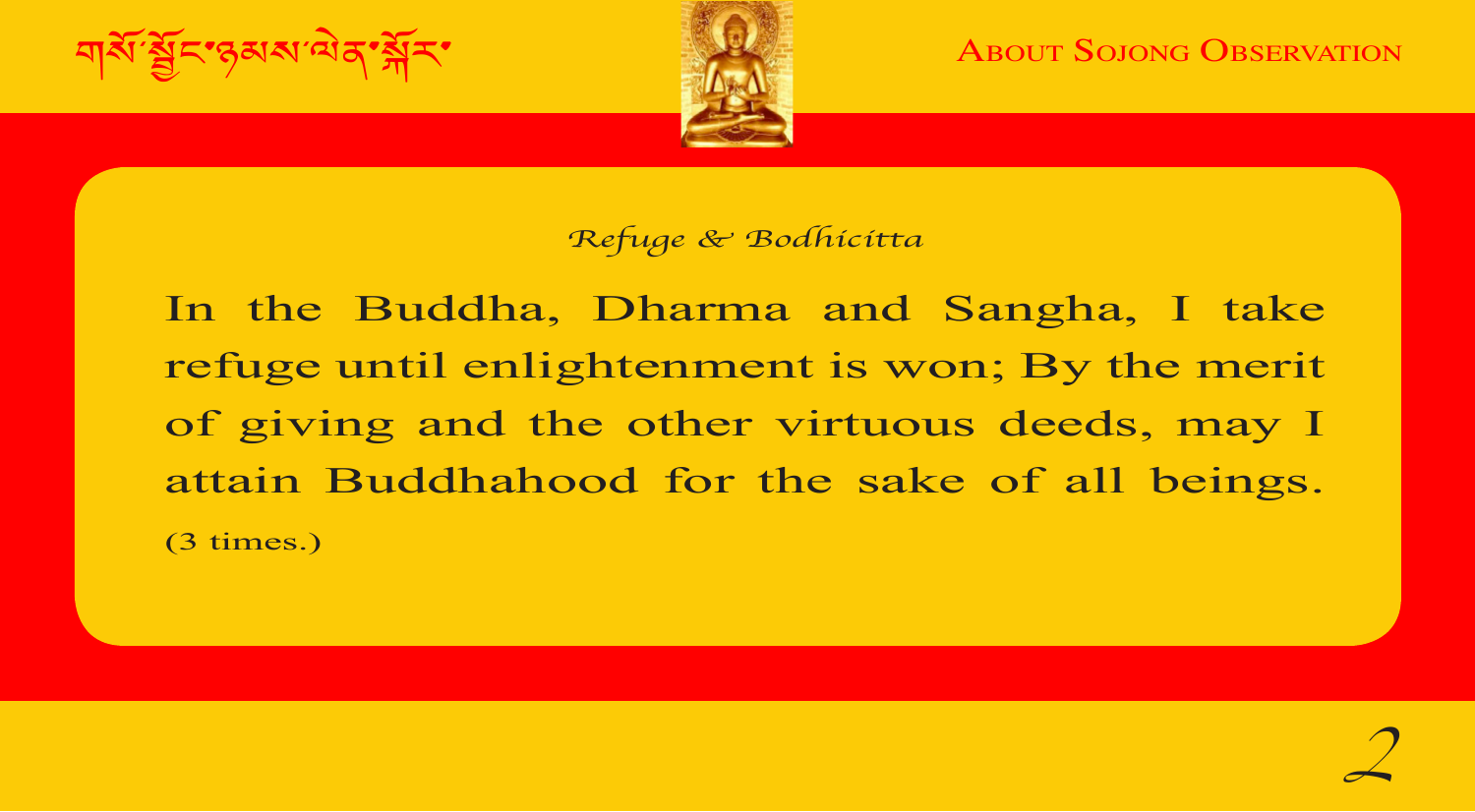

#### Mandala Offering

meru, four continents, the sun and moon. By This is the ground anointed by scented waters, bestrewn with flowers, beautified by Sudirecting this offering to the realm of the Buddhas, may all beings dwell in the pure lands.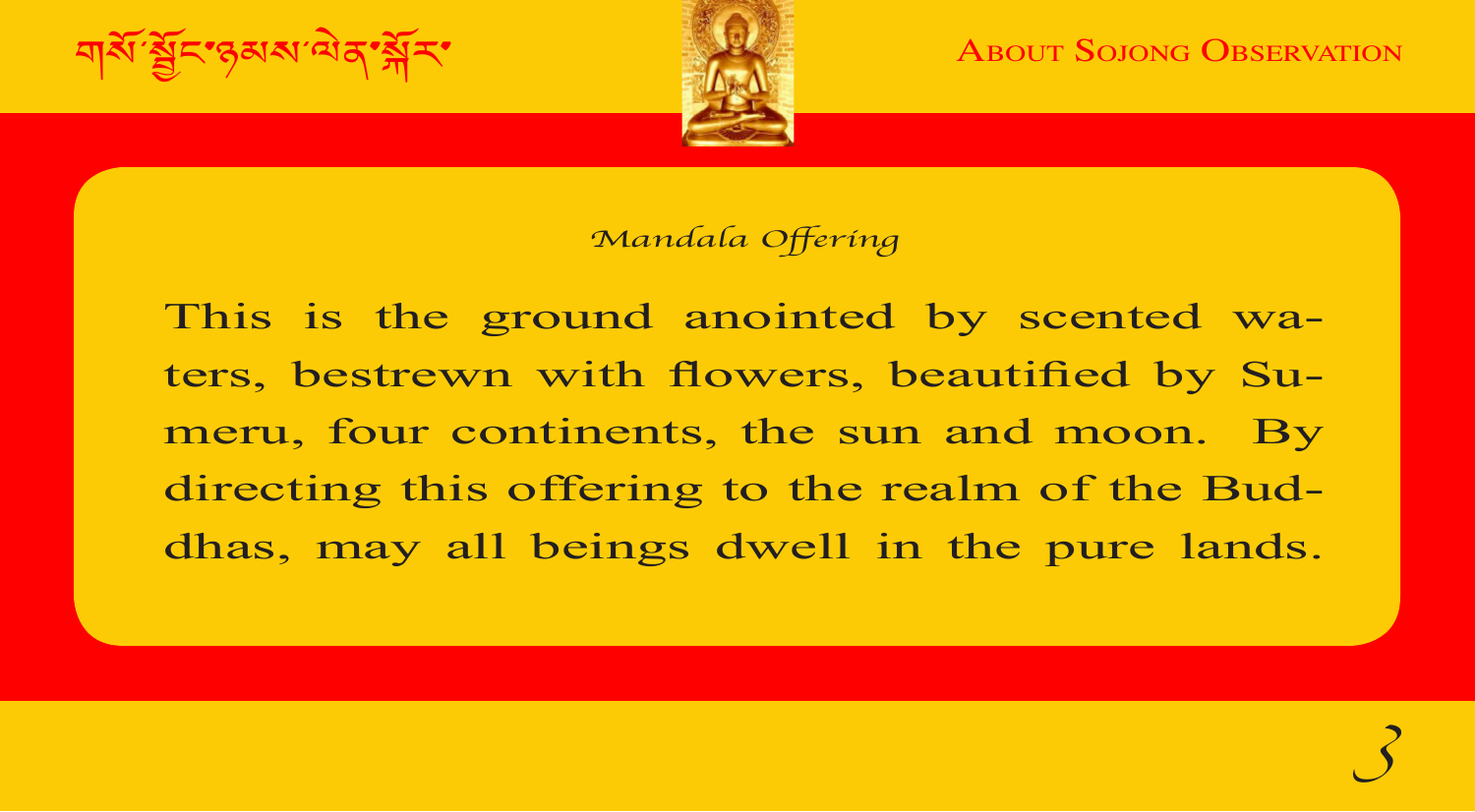

**ABOUT SOJONG OBSERVATION** 

#### *Invocation*

(Fold hands at heart and kneel on the right knee until page 10)

Bodhisattvas in the ten directions! Take heed of me all the Buddhas and

Just as previously blessed tathagatas, arhatas, and perfectly and fully enlightened Buddhas

*4*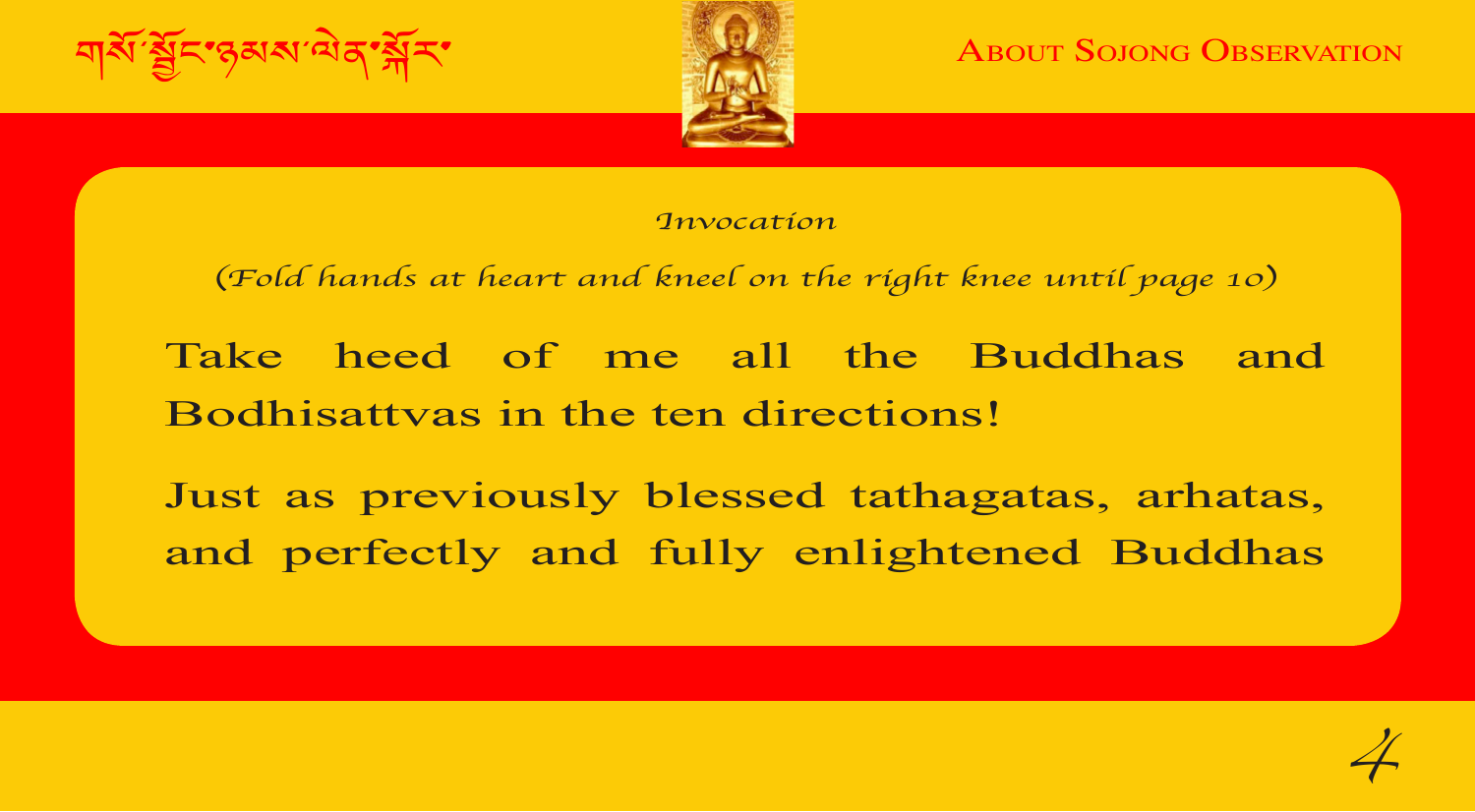নার্ষ $\widetilde{\mathbf{a}}$ ঁষ্ট্রনণ্ড্রমম' $\mathbf{a}$ র্ণ $\widetilde{\mathbf{a}}$ র্ণা $\widetilde{\mathbf{a}}$  About Sojong Observation



who have left the load, who have gained<br>one's purposes, whose samsaric afflictions who are like the all-knowing horse and great elephant, those who have accomplished one's works and who do the works of others, who have left the load, who have gained have been exhausted, who have perfect speech, perfectly liberated mind, and per-

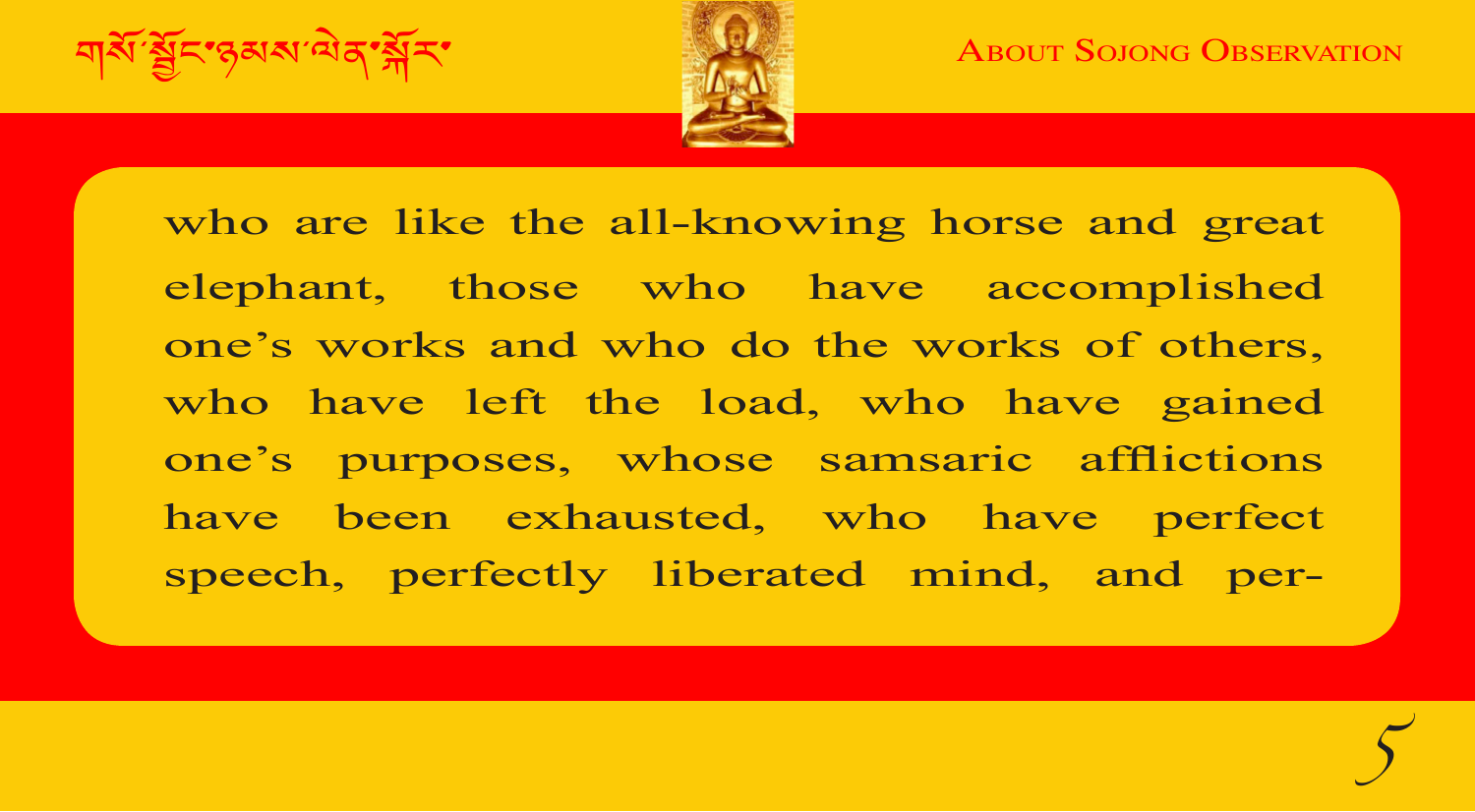

annie, in order to nee them hom miless, fectly liberated wisdom, who for the sake of all beings, in order to benefit them, in order to liberate them, in order to free them from famine, in order to free them from illness, aspects of Dharma and in order to realize the unsurpassable, perfectly and fully enlight-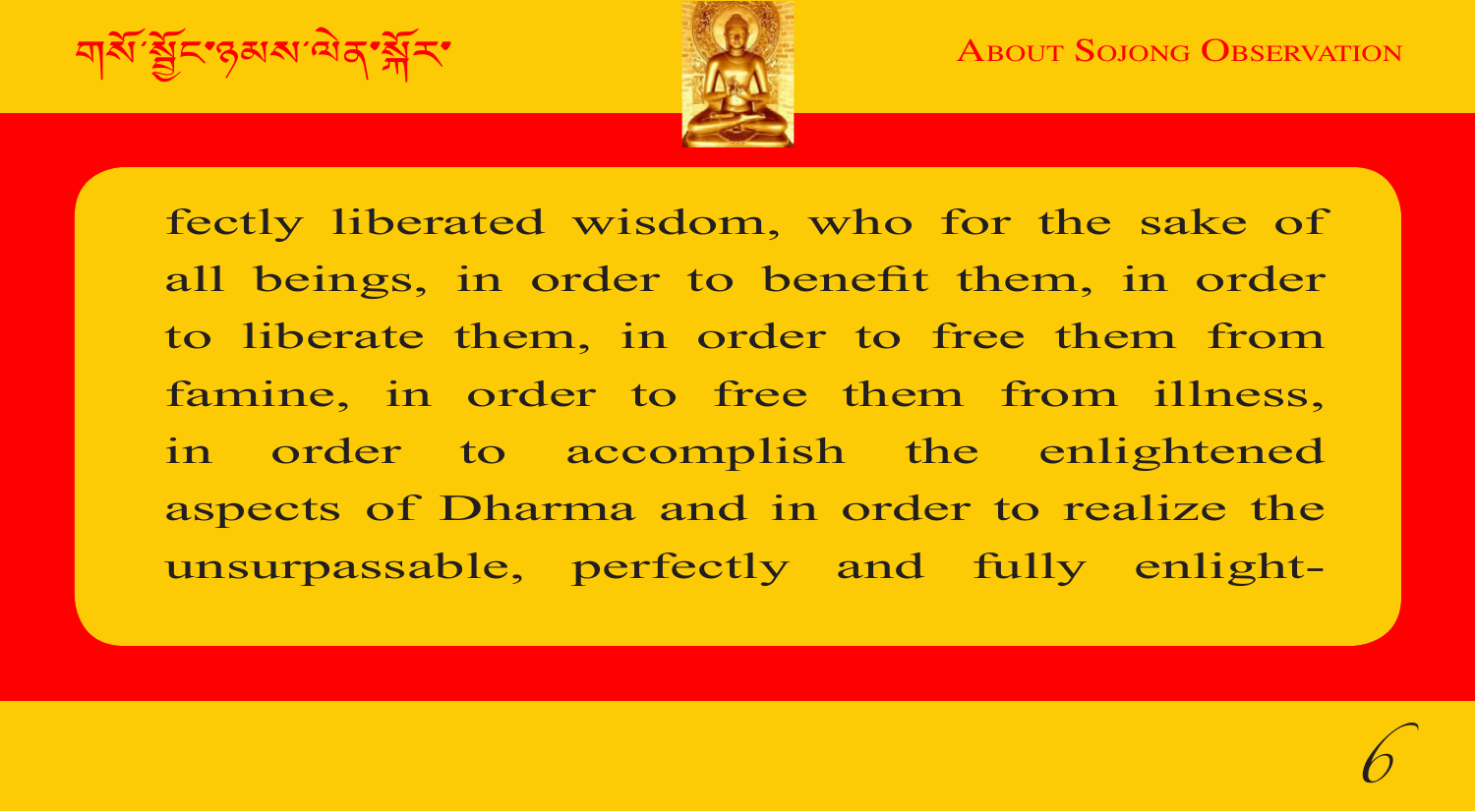নার্ষ $\widetilde{\mathbf{a}}$ ঁষ্ট্রনণ্ড্রমম' $\alpha$ বিষ্কৃষিক স্বাধীন স্বাধীন স্বাধীন স্বাধীন স্বাধীন স্বাধীন স্বাধীন স্বাধীন স্বাধীন স্বাধীন স্বাধীন স্বাধীন স্বাধীন স্বাধীন স্বাধীন স্বাধীন স্বাধীন স্বাধীন স্বাধীন স্বাধীন স্বাধীন স্বাধী



them, in order to free them from famine, ened state, performed the res-toration and purification; so I, too, who am called by this name ... ... ... for the sake of all beings, in order to benefit them, in order to liberate in order to free them from illness, in order to accomplish the enlightened aspects of

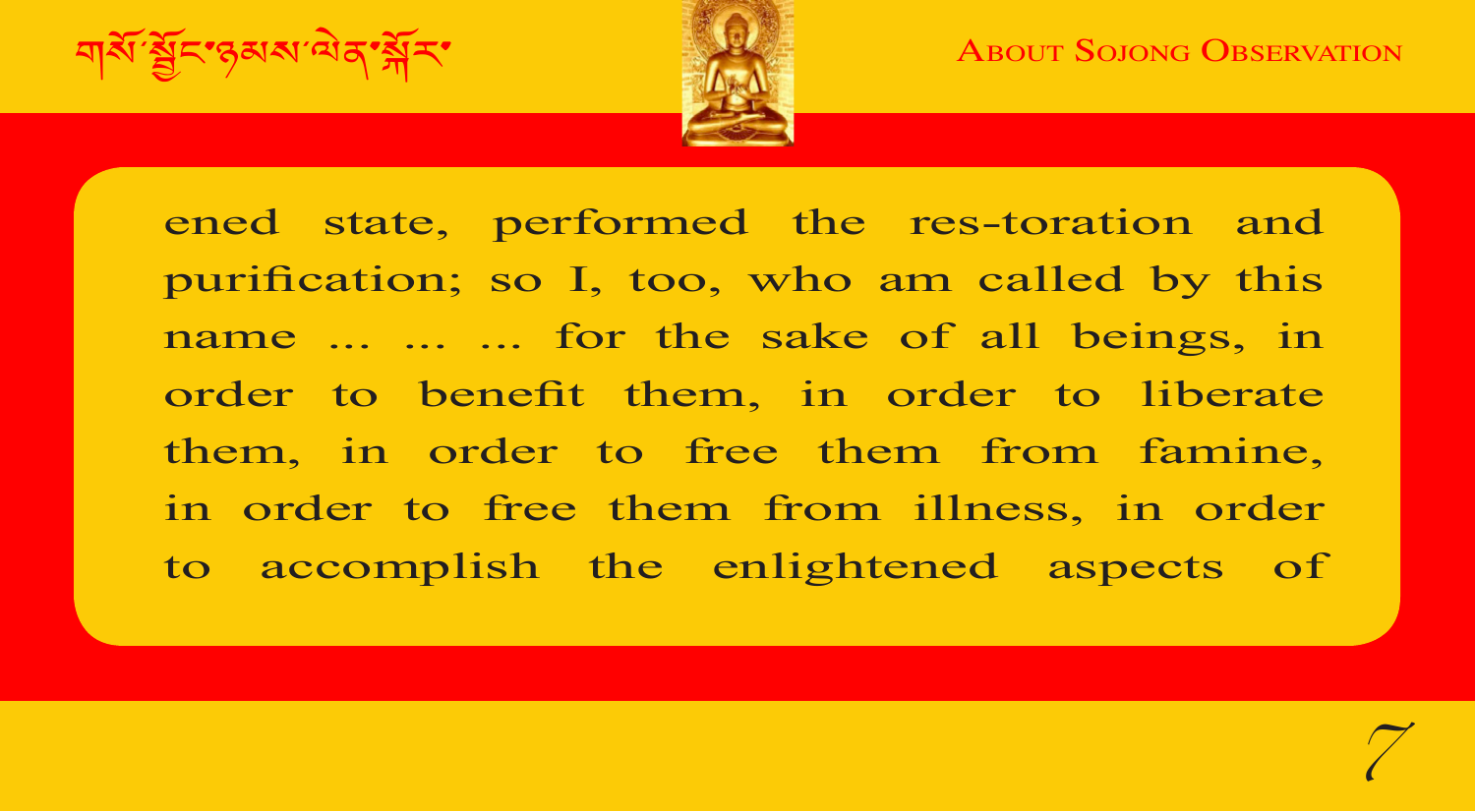*8*

মার্ষী শ্রুবিশ্বেষ অবিশ্বনী বিষয়া সামাজিক স্বাধীন স্বাধীন স্বাধীন স্বাধীন স্বাধীন স্বাধীন স্বাধীন স্বাধীন স্<br>স্বাধীন স্বাধীন স্বাধীন স্বাধীন স্বাধীন স্বাধীন স্বাধীন স্বাধীন স্বাধীন স্বাধীন স্বাধীন স্বাধীন স্বাধীন স্বাধ



purification, beginning from this time until the Dharma and in order to realize the unsurpassable, perfectly and fully enlighten-ed state, will properly take the vow of the restoration and sun arises tomorrow.

\*

From now on I will neither take life, nor take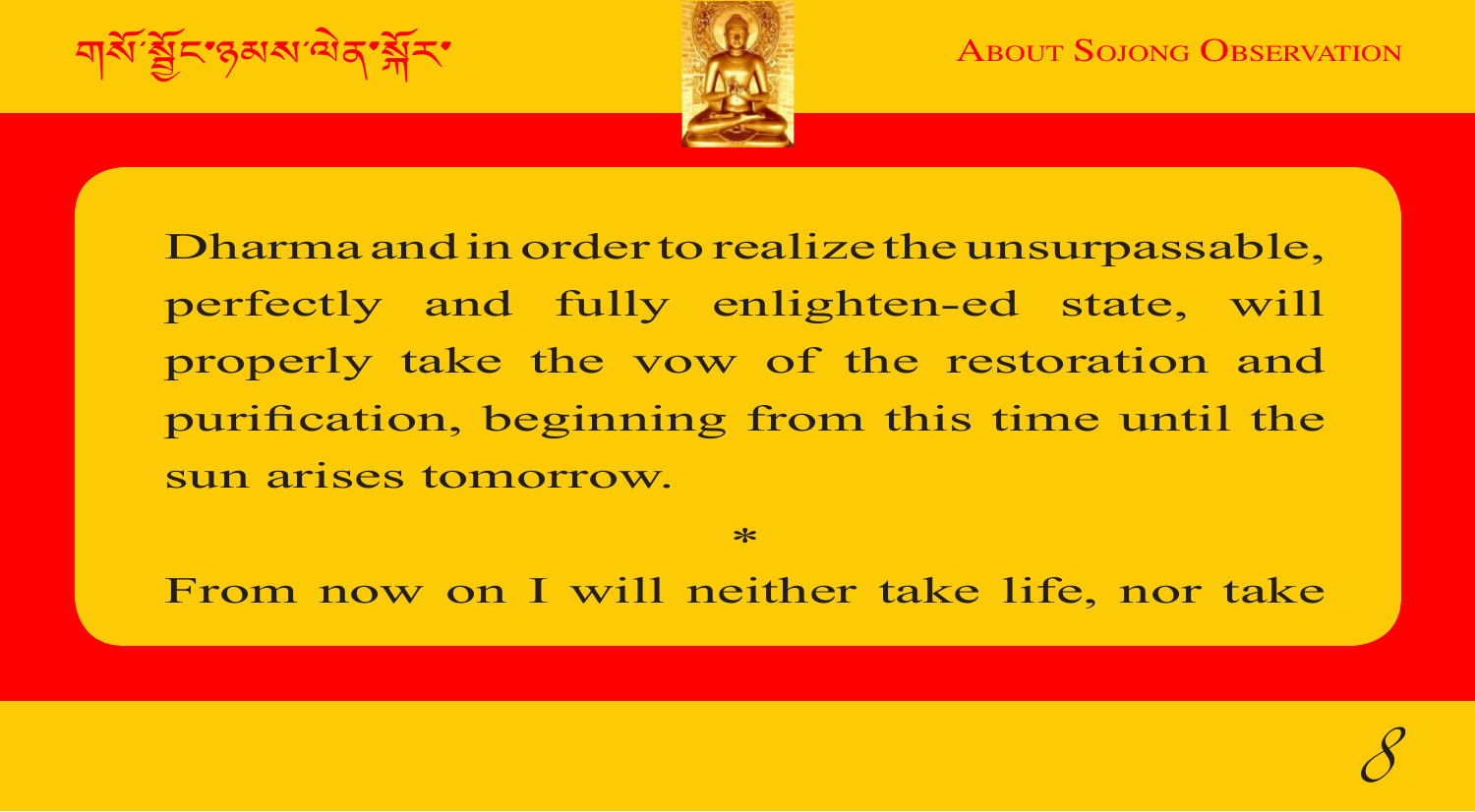

| mattresses; likewise, I will abandon untimely the wealth of others, engage in sexual acts, or say untruthful words. I will completely abandon alcohol, which causes many faults. I will not use high and wide seats and foods, perfumes, garlands, ornaments, dances and song, and the like. Just as the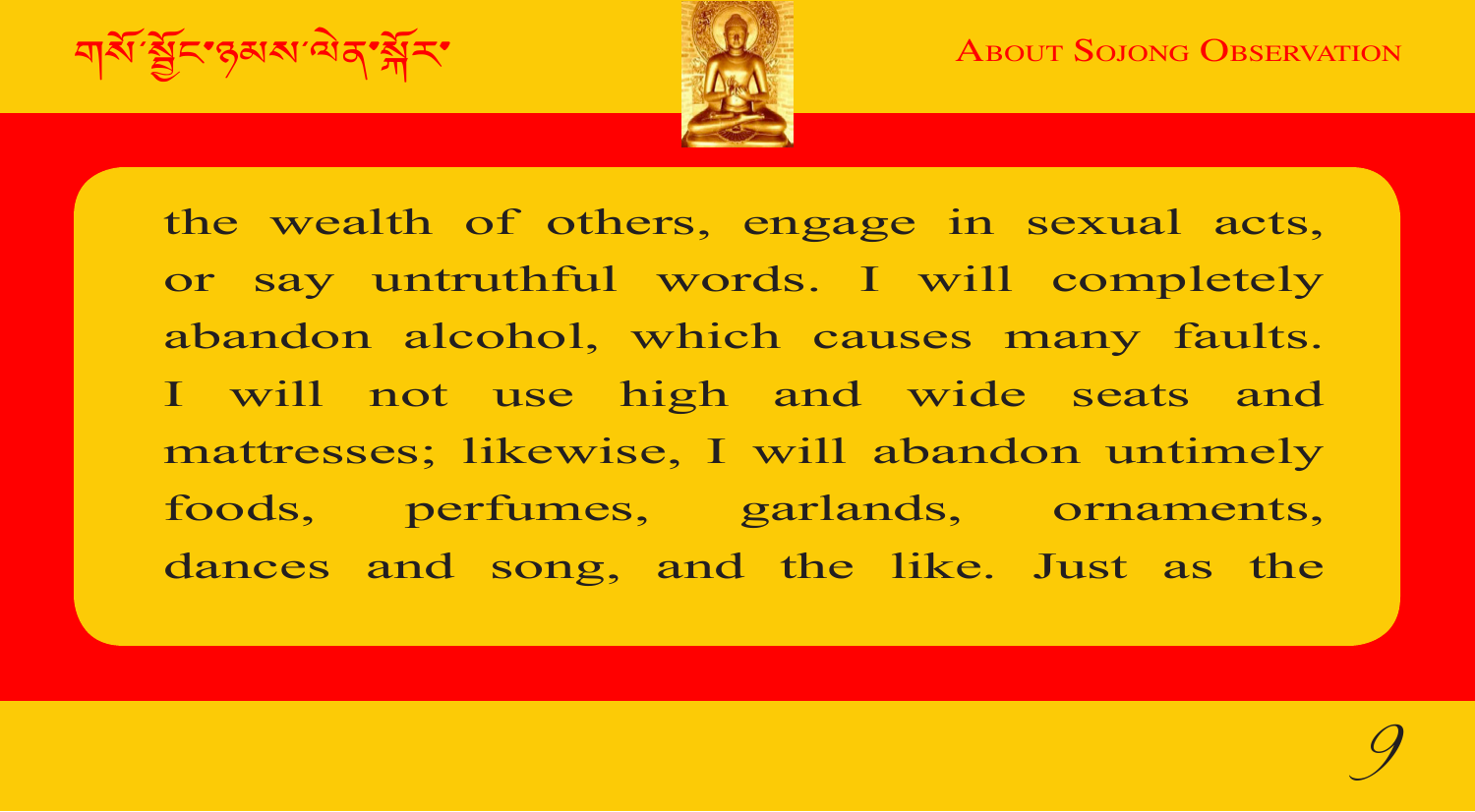*10*



beings who are tortured by various sufferings arhatas never take life and so on, likewise, I abandon taking life and so on. May I quickly attain the state of excellent enlightenment. May be freed from the ocean of worldly existence. (3 times.)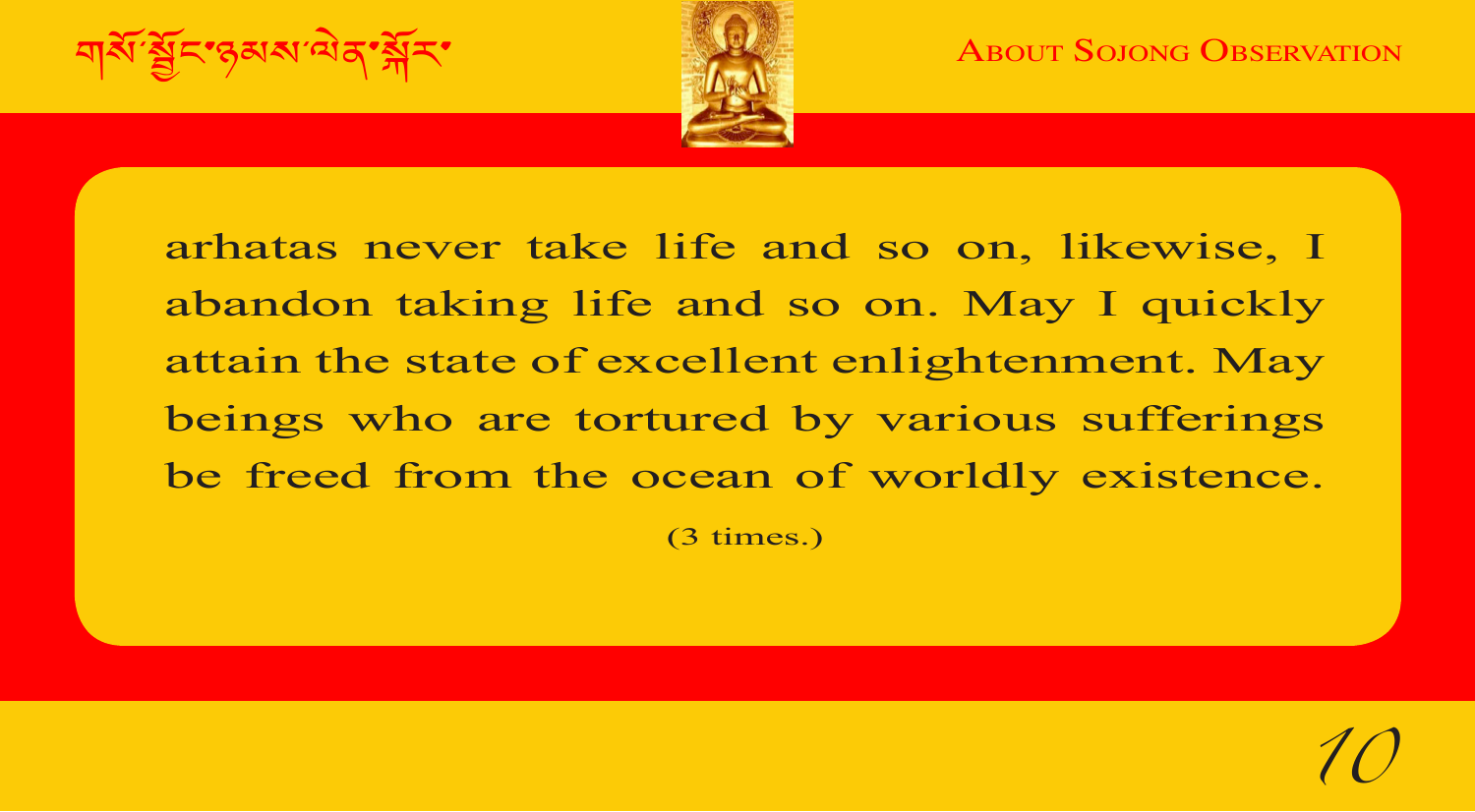

**ABOUT SOJONG OBSERVATION** 

*11*

## Recitation of the Dharanı of Pure Moral Conduct

| Bhuja Dhara Dhara Samanta Avalokite Hūṃ Oṃ Amoghaśīla Sambhara Sambhara Bhara Bhara Mahāśuddhasattva Padma Visbhūṣita Phaṭ Svāhā!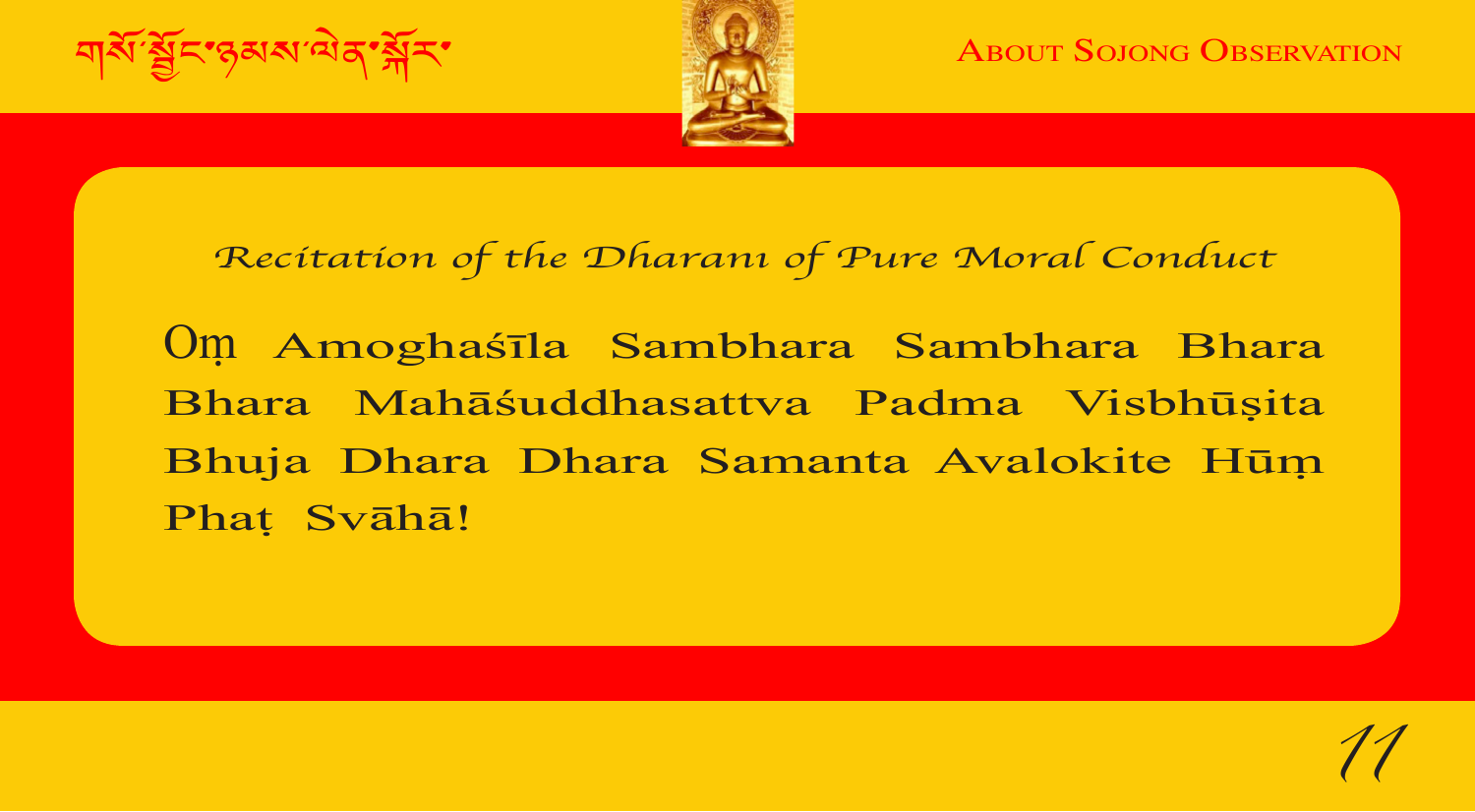**ABOUT SOJONG OBSERVATION** 

#### *Dedication*

free from flaws. May I perfect moral conduct, May I posses pure moral conduct, moral conduct moral conduct free of pride.

\*\*\*\*\*\*

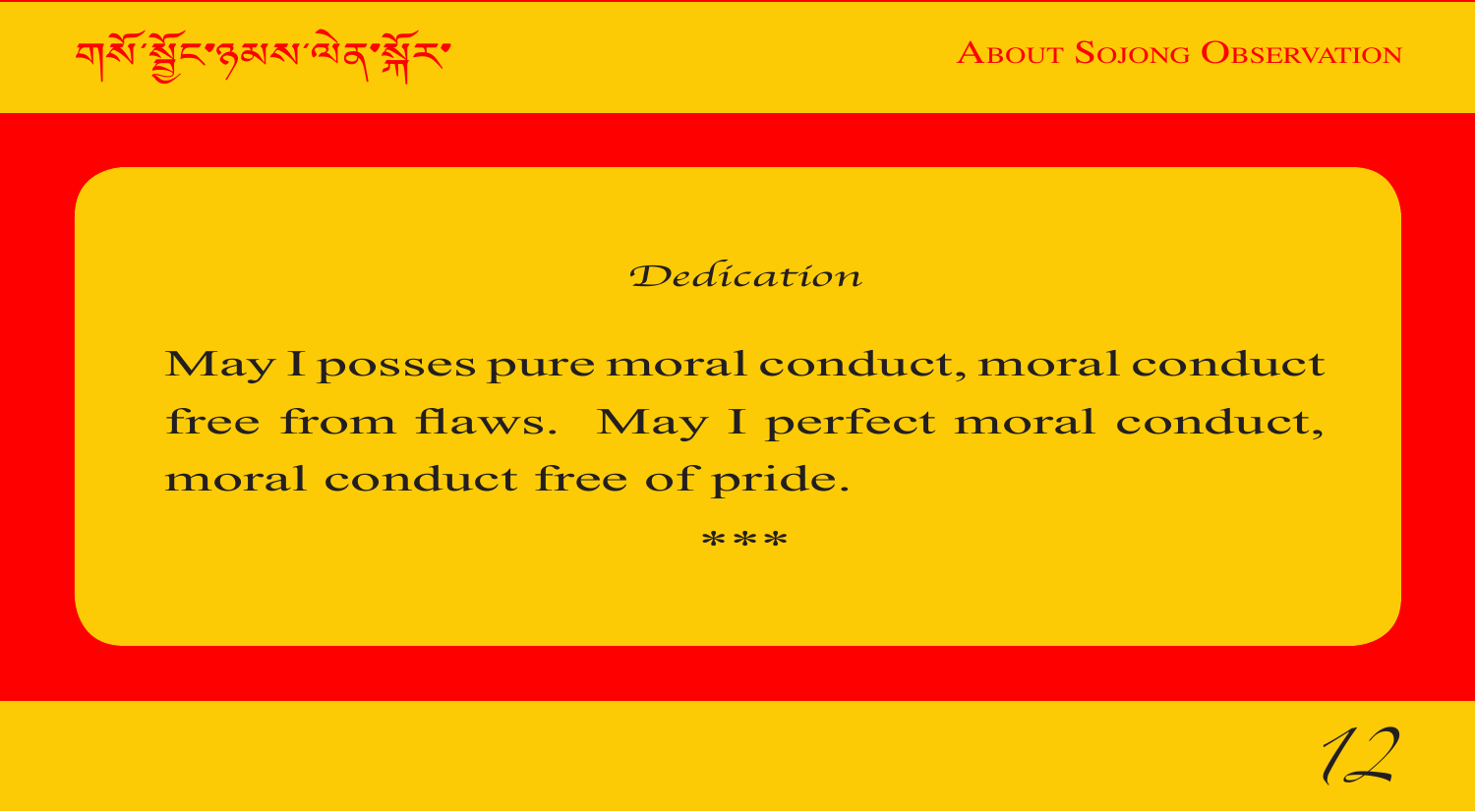নার্ষীস্থ্রি**হা**ণ্ড্রম্মাঞ্চার্ণষ্ট্রাহাণ করিবলৈ স্বাধীন স্বাধীন স্বাধীন স্বাধীন স্বাধীন স্বাধীন স্বাধীন স্বাধীন স্<br>বিষয়া স্বাধীন স্বাধীন স্বাধীন স্বাধীন স্বাধীন স্বাধীন স্বাধীন স্বাধীন স্বাধীন স্বাধীন স্বাধীন স্বাধীন স

"Observing One Day Sojong Precepts On Sacred Days"

| "Vaishakh Month" "Full Moon", "New Moon", "8th Day" of the Month "Chötrul Month" – Miracle Month "Chökhor Day" – Turning of the Wheel of Dharma Day "Lhabab Day" – Descend from the Heaven

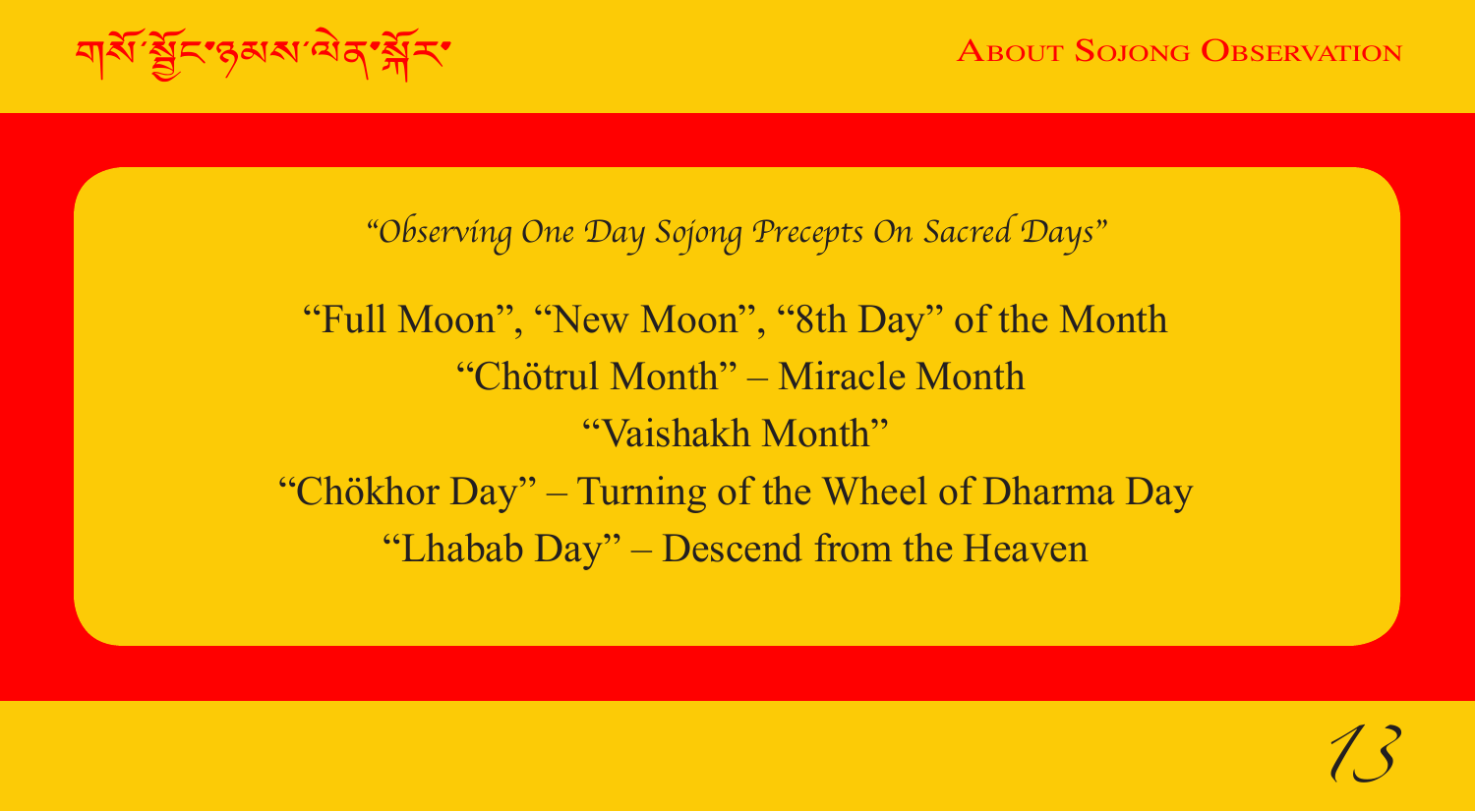## Where, When & Who

long can be observed by anyone who is mentally and physically fit, and Practise anywhere, at home or on the road, any day, weekdays, weekends, starting 7:00am first morning until 7:00am next morning. The Soare cabable to do so.

*14*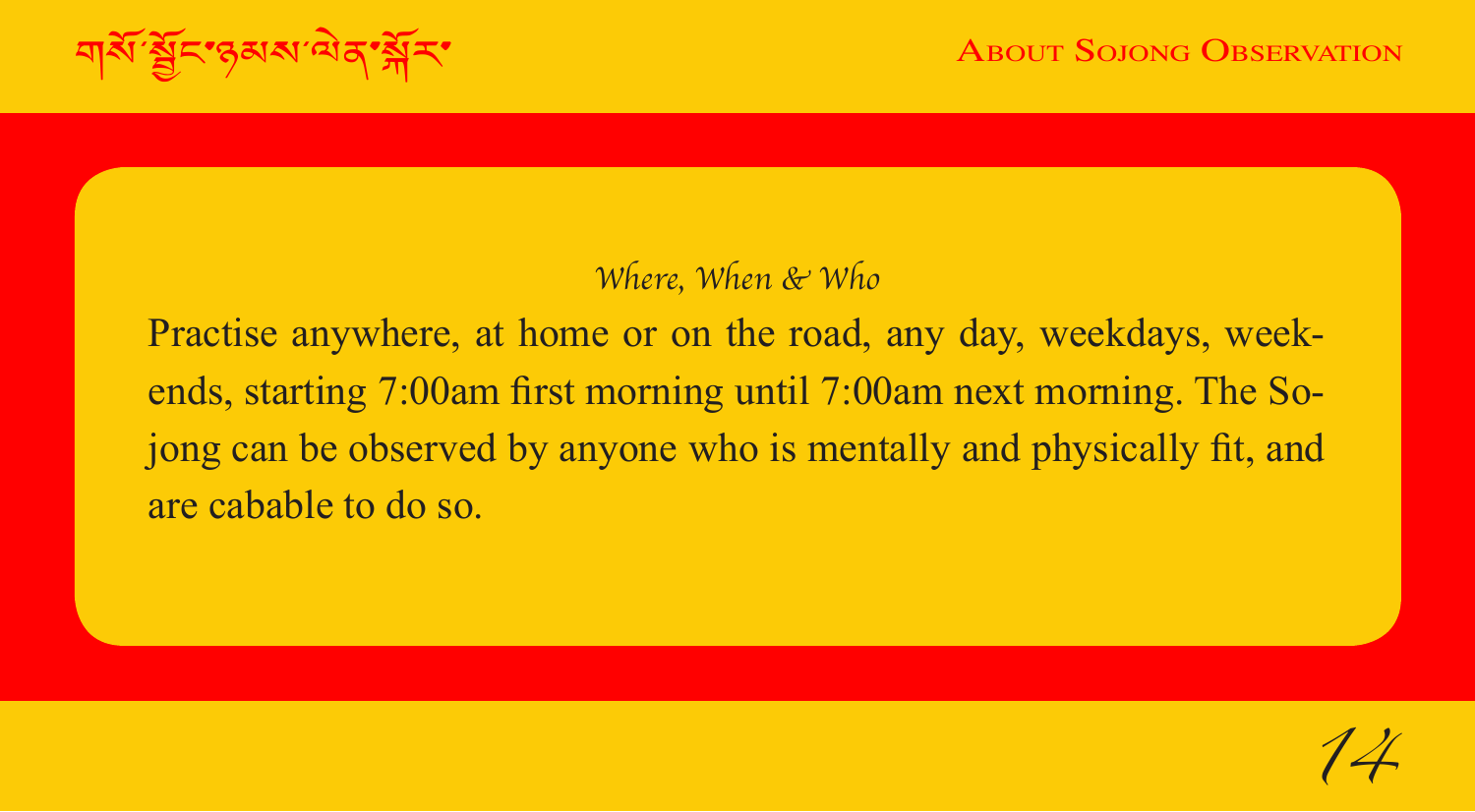নার্ষীস্থ্রিবিদ্গুমমাঞ্চিব্দ্গীবিদ্যালয় About Solong Observation কর্মীকা

*15*

## *How*

| Buddha, golden in color, emanating golden rays of light. Kneel on At 7:00am prostrate three times before the Buddha in the shrine if you have one. If you don't have one, visualize the presence of the your right knee. Fold your hands at the heart. Take the Sojong Precepts by reading along the Sojong text. This will take you more or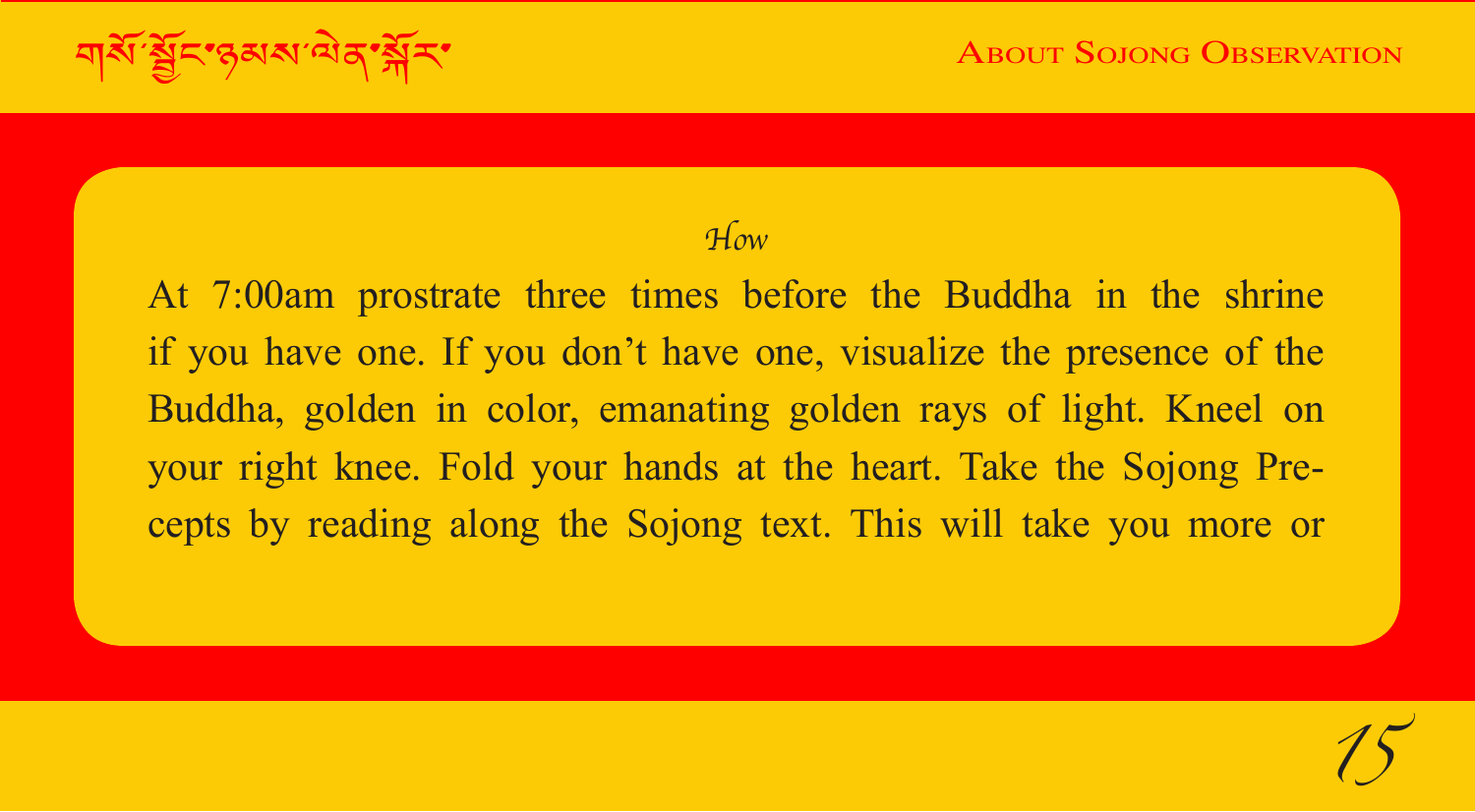less 5 minutes. Everything you need to reflect is in the text you are reading. You are all set to go about your daily works.

#### About the Precepts

| Observe 8 precepts as listed in the Sojong text. "No alchohol" includes any substance absuse. The "high and wide seats and mattresses" means sleep comfortably on the comfortable mattress on

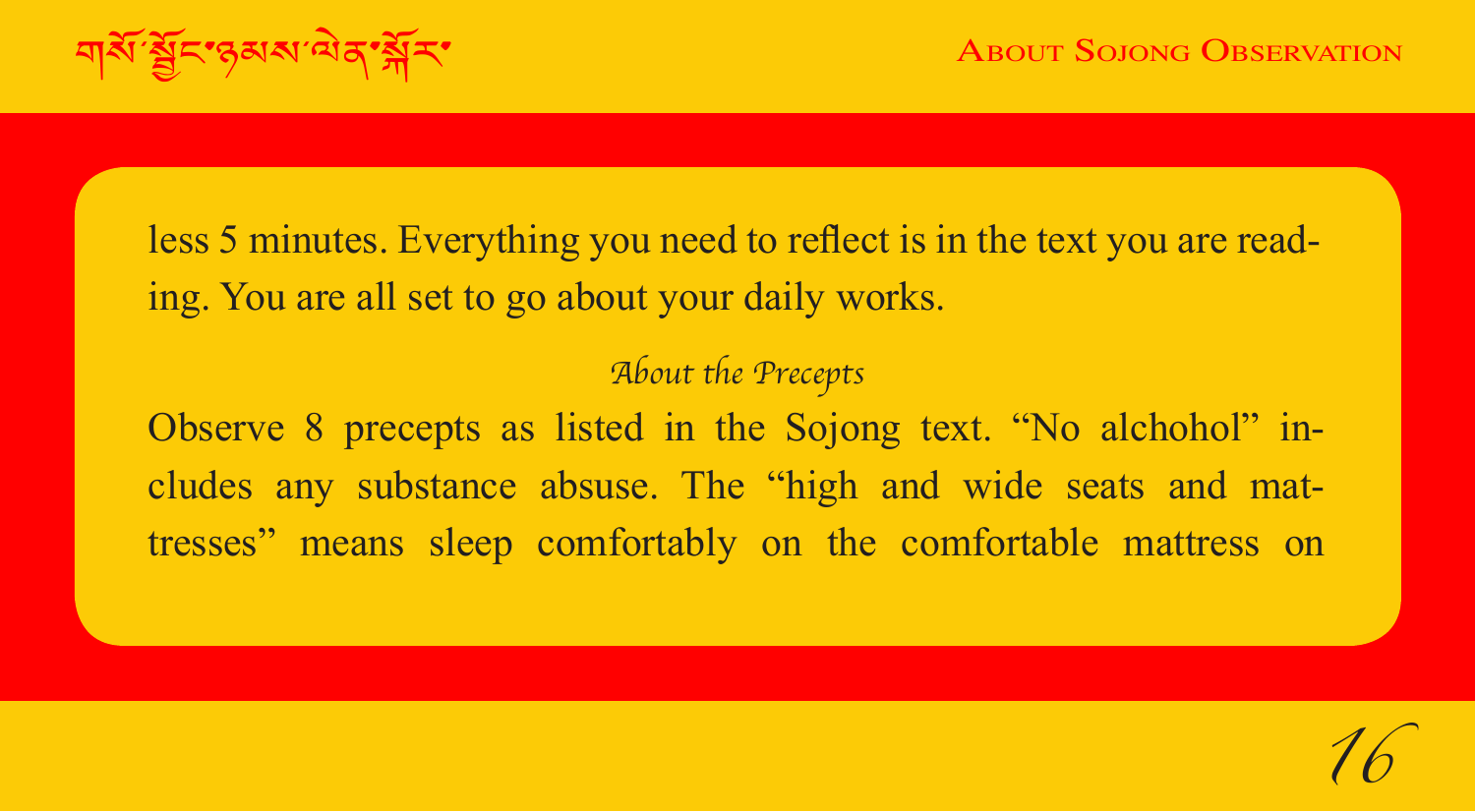*17*

না<sup>ষ্ঠা</sup>ষ্ট্ৰি<sup>শ</sup>পুৰুষ অ'অক্তি স্পীন কৰিবলৈ কাম কৰিবলৈ সকলো About Solong Observation

the floor. The "untimely food" means not eating solid foods after the noon. That is eat only the breakfast around 7:30am and the lunch before or around noon. You still can drink clear juices, tea, and milk. If you are anaemic please eat accordingly.

There will be no make ups, jewellery, or fancy clothes. If your work requires it make it an exception. No entertainment of the any sorts,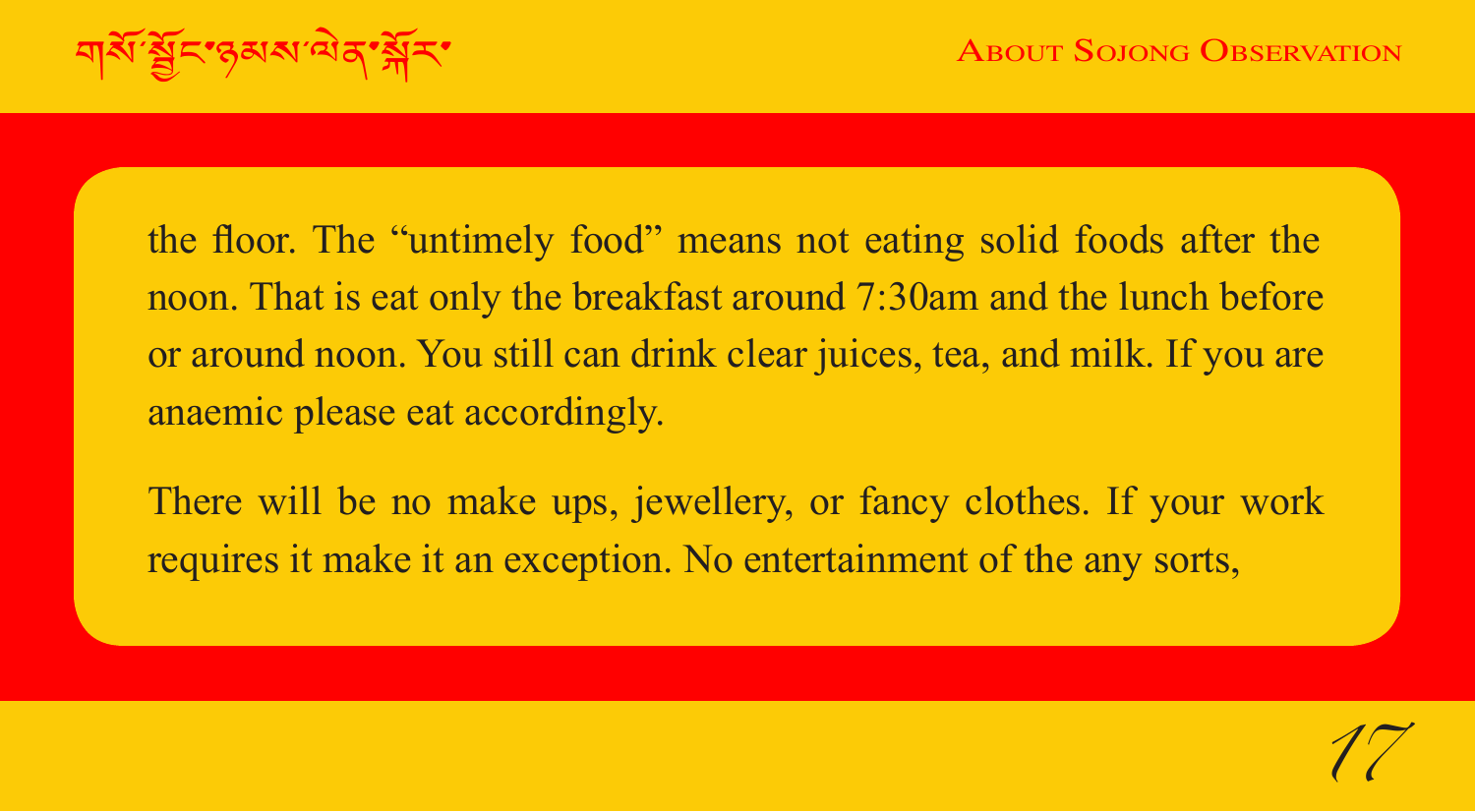শ<sup>ৰু মু</sup>হিঁ'যুৱাৰ অৱস্থাৰ সম্ভিদিক স্থাপন স্থাপন স্থাপন স্থাপন স্থাপন স্থাপন স্থাপন স্থাপন স্থাপন স্থাপন স্থাপন<br>স্থাপন স্থাপন স্থাপন স্থাপন স্থাপন স্থাপন স্থাপন স্থাপন স্থাপন স্থাপন স্থাপন স্থাপন স্থাপন স্থাপন স্থাপন স্

attitudes, kindness and compassion, generosity, patience, meditation,<br>prayerfulness, and wisdom. Observe strict vegetarian foods. Donate the music, videos, dances, books, magazines, newspapers and the songs alike that are frivolous in nature. If you see and hear, simply ignore them. Read books that are spiritual in nature, one that promote peace, positive attitudes, kindness and compassion, generosity, patience, meditation, dinner you have saved to your favourite charity or to the Vikramasila Foundation's "Mangoes" project.

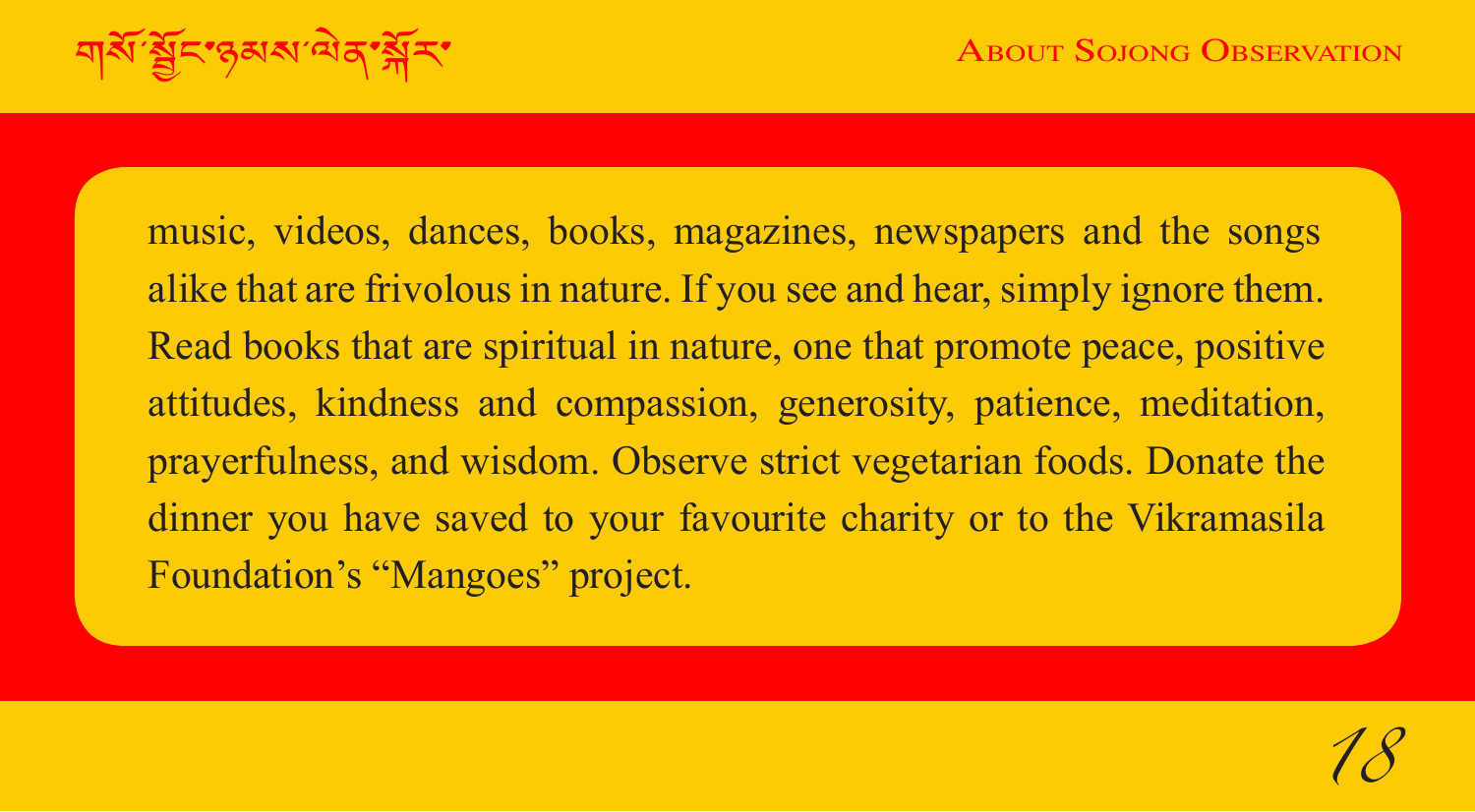নার্মী শ্রুনিংস্করমাঞ্চিন স্বীনা স্বাস্থ্য স্বাস্থ্য স্বাস্থ্য স্বাস্থ্য স্বাস্থ্য স্বাস্থ্য স্বাস্থ্য স্বাস্থ<br>স্বাস্থ্য স্বাস্থ্য স্বাস্থ্য স্বাস্থ্য স্বাস্থ্য স্বাস্থ্য স্বাস্থ্য স্বাস্থ্য স্বাস্থ্য স্বাস্থ্য স্বাস্থ্য

# Benefits of Sojong

to the protection of the environments and the very peace of mind. You You will stay healthier, lose weight, live longer, save by not eating dinner and have more to share dinner with other who don't have, less works and preparations, gain more time to do meaningful projects, contributes will, with intelligence and some luck, find new meaning, courage, confidence in the simple living, from the things that we "don't do" and above

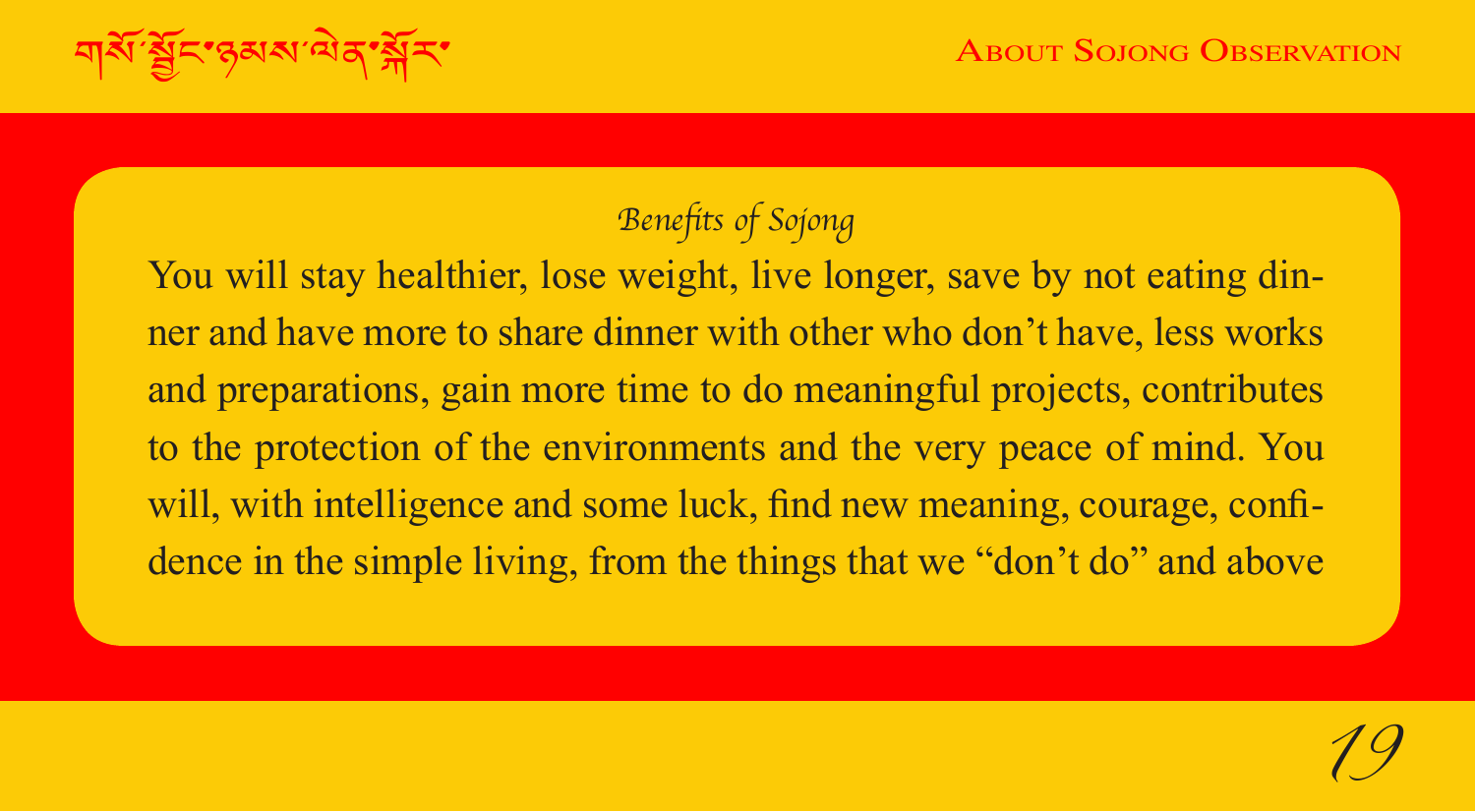of self confidence from simply living. all a dignity of different kind that simply comes from who you are not what you are composed of. In short this is Buddha's way of reclaiming your "own nature", that experiences happiness, beauty and good sense

Summary

Take Sojong at 7:00am. Eat breakfast at 7:30am and lunch at noon.

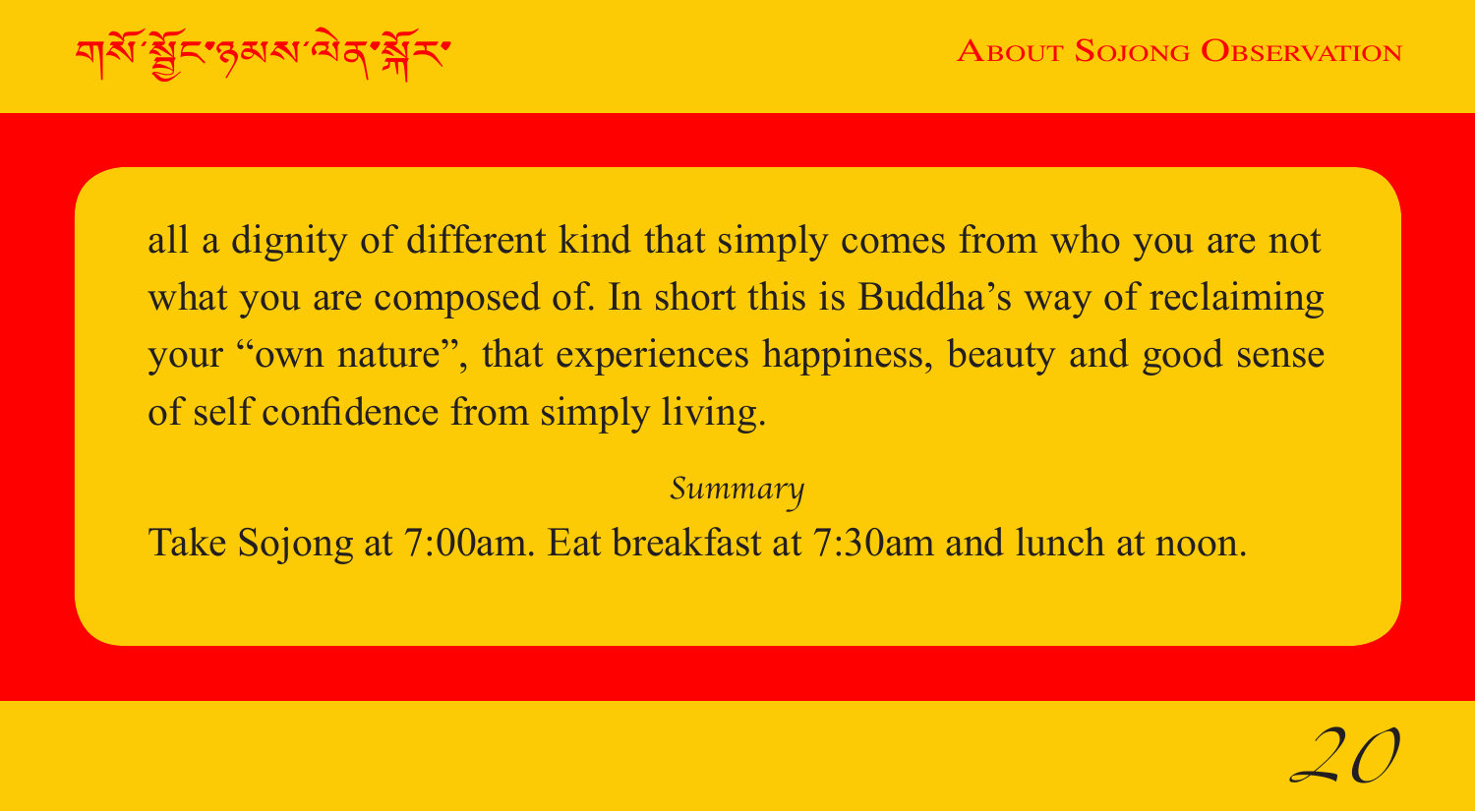না<sup>ষ্ঠা</sup>ষ্ট্ৰি<mark>হাণ্ড্ৰম্যাঞ্চিৰ্ণপ্</mark>নীহাৰ স্বাধীন স্থানীত স্থানীত স্থানীত স্থানীত স্থানীত স্থানীত স্থানীত স্থানীত<br>স্থানীত স্থানীত স্থানীত স্থানীত স্থানীত স্থানীত স্থানীত স্থানীত স্থানীত স্থানীত স্থানীত স্থানীত স্থানীত স্

Not meals after the noon. Be vegetarian. No substance abuse. Do yoga. Refrain from entertainments, luxuries and amenities.

### *Dedication*

| Donate your savings to your favourite charity or help plant 1 million trees as the part of the "Mangoes" for the posterity of the humanity. Your 30 day observations at a time will help plant one mangoe tree by the

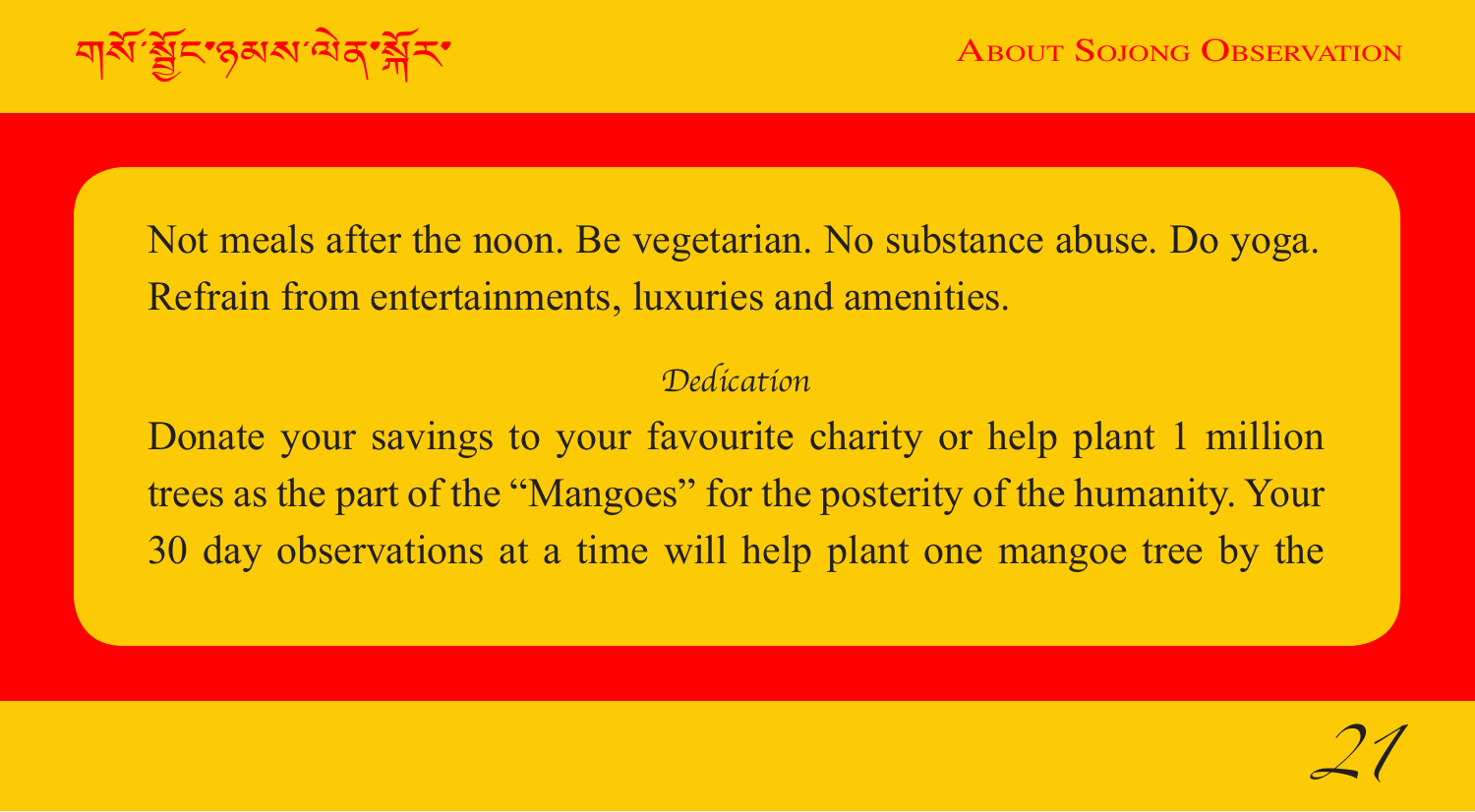| your typical meal is worth about \$3/ or 5/ or 10, multiply by 30. Your children and teachers of the Pema Ts'al Schools in India and Nepal. This is how it works. What money you would have spent on your dinner and drinks, etc. would be your donation towards the "Mangoes". So if donation would be either \$90/ or 150/ or 300, for example.

 $\mathcal{L}$